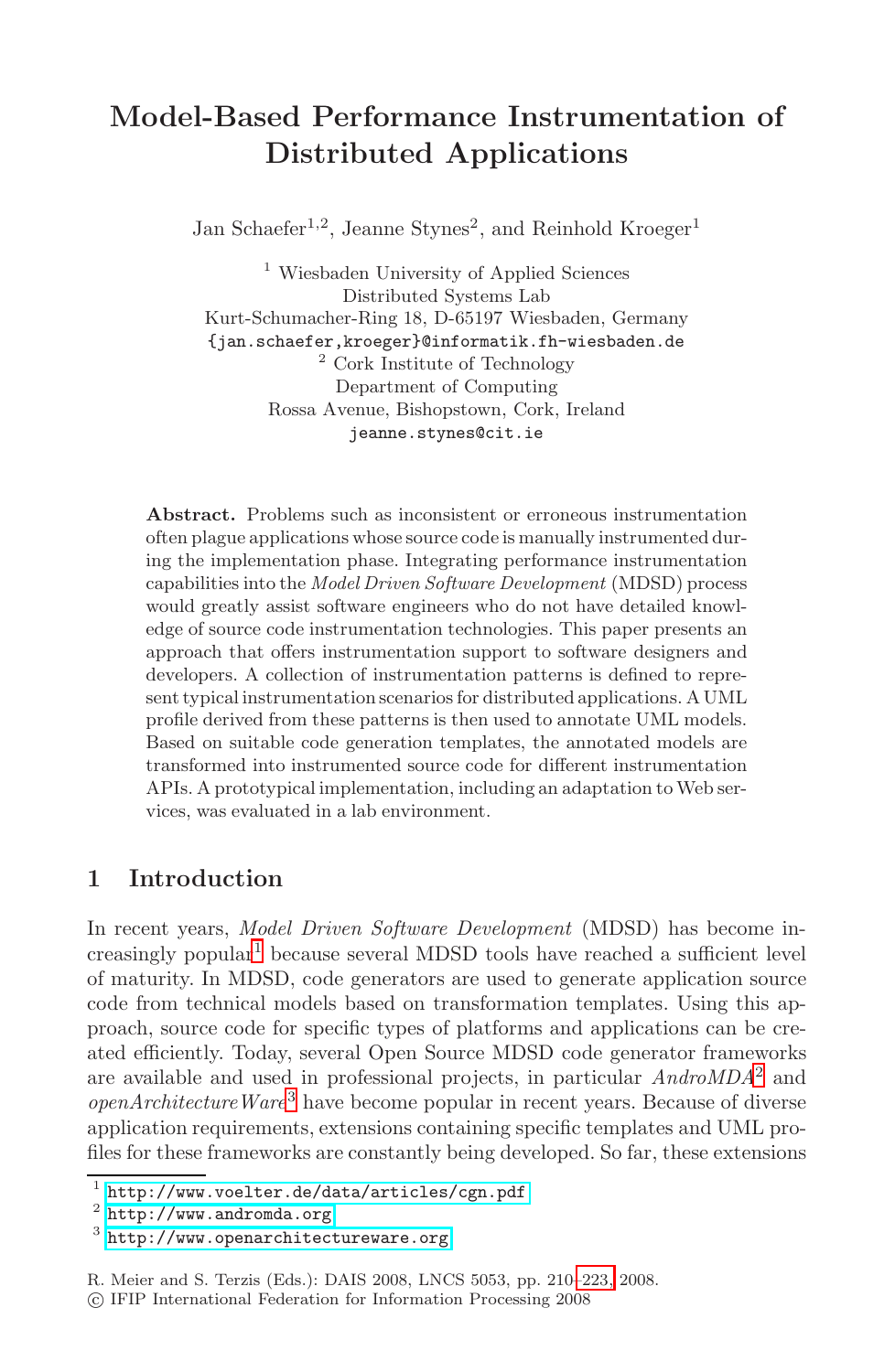cover mainly middleware infrastructure aspects (e.g. for EJB, CORBA, Spring, Hibernate). Extensions supporting mandatory application management aspects like security and performance are still rare.

Performance is an important aspect of applications, even more so in heterogeneous distributed systems. Thus, continuous performance tests, performance validation – especially after modifications or redesigns – and *Service Level Management* (SLM) at runtime are necessary tasks during the lifecycle of applications. This can be achieved by applying *Performance Instrumentation*, which can be defined as the process of adding non-functional code to an application to provide performance analysis information at runtime.

Instrumentation is usually performed during the implementation and testing phases, when software developers analyse the application's source code. Once relevant positions have been identified (e.g. based on their importance for the application), instrumentation statements are inserted into the source code. Manual instrumentation always carries the potential of errors or unwanted side-effects: the instrumentation might be incomplete, too detailed (and therefore slow down the application) or too sparse. Tools supporting developers during the instrumentation process greatly reduce the probability that these common mistakes will occur. More importantly, enhanced tool support removes the developers' need to acquire detailed knowledge of the applied instrumentation technology before the instrumentation process is carried out.

An instrumentation has to be integrated with the underlying application architecture, which can become a time-consuming and difficult task if the performance aspect is not considered until the end of the development process. Unfortunately this occurs frequently even though application performance and responsivene[ss](#page-12-0) are major acceptance factors for end users. Once applications are deployed or have evolved over time, there may exist immobile technical or architectural dependencies that must be observed if monitoring capabilities or performance-related changes have to be implemented. Such dependencies can be avoided by implementing performance monitoring capabilities as early as possible, preferably before the first pieces of source code are written. In this paper, logging and performance measurements (e.g. execution times of work units) are considered as the primary goals of performance instrumentation.

<span id="page-1-1"></span><span id="page-1-0"></span>Based on Pooley's definition [1] of *Software Pe[rfo](#page-1-0)rmance Engineering*, a performance en[gin](#page-1-1)eering process integrating instrumentation with the MDSD methodology can be defined as follows: UML application models are annotated [with an UML inst](http://logging.apache.org/log4j)rumentation profile. The resulting annotated models are trans[formed into in](http://www.opengroup.org/arm)strumented source code using specific templates developed for a MDSD framework. This enables software designers to define performance monitoring capabilities in UML application models during the design phase without detailed knowledge of the instrumentation technologies that are used in the generated code. If standardised instrumentation APIs such as  $log 4j^4$  and  $Ap$ *plication Response Measurement*<sup>5</sup> (ARM) are targeted during code generation,

<sup>4</sup> http://logging.apache.org/log4j

 $^5$ http://www.opengroup.org/arm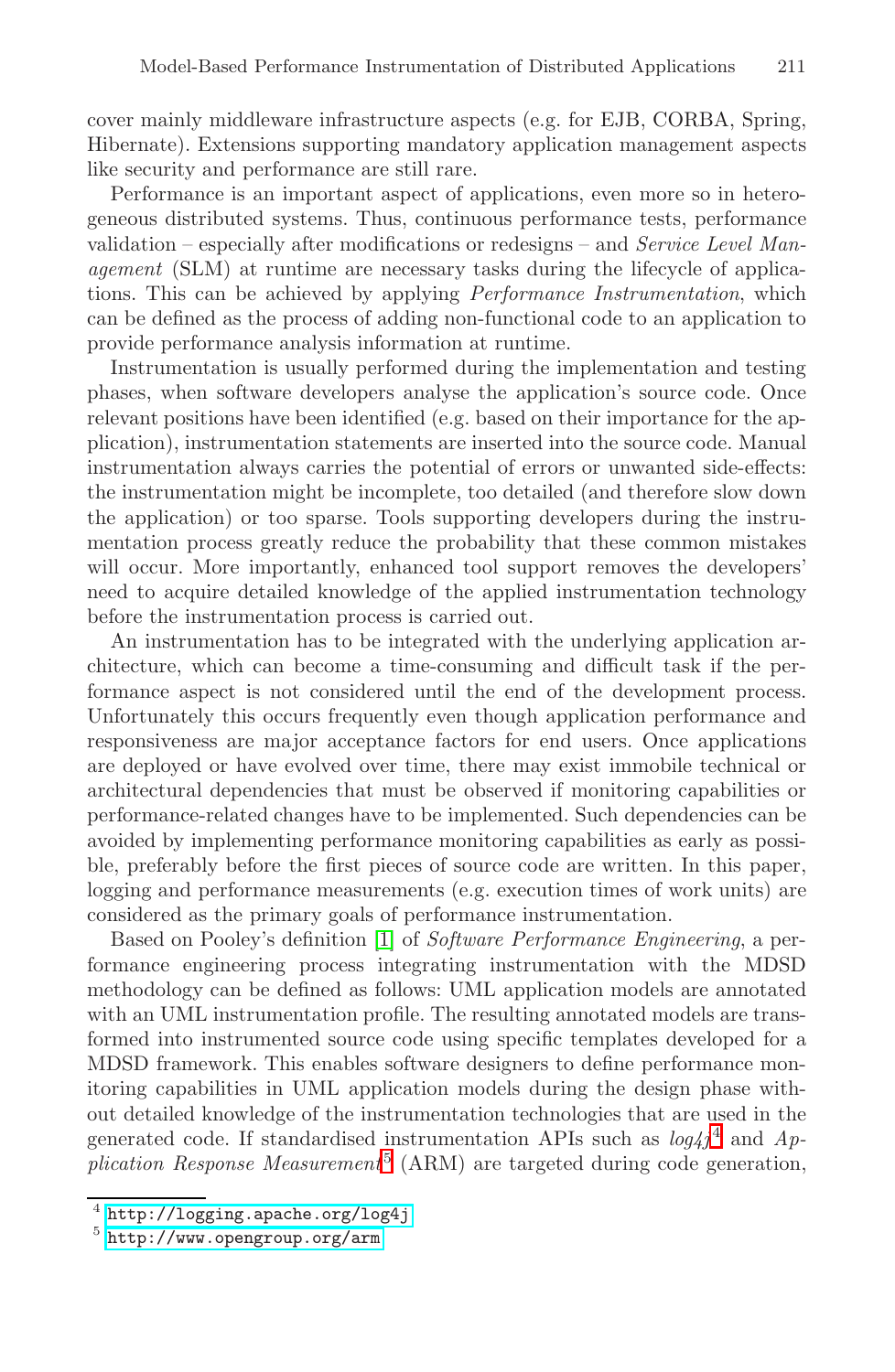the runtime perf[orm](#page-8-0)ance data produce[d](#page-7-0) [b](#page-7-0)y the [in](#page-10-0)strumented application can be processed easily by enterprise management system[s s](#page-11-0)uch as *IBM Tivoli*<sup>6</sup> or *HP Business Technology Optimization Software*7. Therefore, the focus of this paper is on modelling and transformation of performance annotations.

<span id="page-2-0"></span>This introduction is followed by a presentation of the state of the art in application performance instrumentation in section 2. Section 3 introduces the unique instrumentation approach developed for this paper. A performance engineering process incorporating this approach is presented in section 4, followed by its prototypical implementation in section 5 and a case study in section 6. This paper closes with a conclusion and a look at possible future work in section 7.

### **2 Related Work**

Instrumen[tat](#page-12-1)i[on](#page-12-2) can be required and performed during almost any phase of an application's lifecycle. This section introduces common approaches to softwarebased instrumentation that support developers in the process.

Apart from the risk of erroneous instrumentation, manual source code instrumentation can lead to a possibly unwanted mixture of functional (business logic) and non-functional (instrumentation) source code. Thus, instrumentation approaches using *Aspect-Oriented Programming* (AOP), where no instrumentation code has to be written repeatedly once templates are created, have been implemented in recent years [2] [3]. However, aspect compilers such as *AspectJ* which are used by these approaches often support granularity at method invocation level only. Another drawback is the lack of correlation functionality (i.e., the absence of facilities for semantically related instr[um](#page-12-3)entation points to reference each other). This is not a problem for independent logging instrumentation but, especially in distributed systems, end-to-end monitor[in](#page-12-4)g [b](#page-12-5)ased on related measurements can be mandatory to track requests on their way through complex workflows. Also, current AOP-based instrumentation approaches can be used only from the implementation phase on.

Binary code instrumentation is necessary if the source code of the to be instrumented application is not available or must not be modified. This approach is often used in conjunction with the Java programming language [4], because Java offers standardised interfaces for modifications to bytecode even at runtime (e.g. engaging bytecode running in the *Java Virtual Machine* (JVM) [5] [6]). Although arbitrary positions in binary code can be addressed in general, this [instrumentation app](http://www.ibm.com/software/tivoli)roach suffers from similar limitations as AOP. Correlation [facilities are not provid]( http://www.managementsoftware.hp.com)ed, and obviously this approach can only be used if binary code for the targeted application already exists. The abstraction ability of binary code (or machine code for that matter) is too limited because it is supposed to be a concrete (platform-specific) implementation of the application.

In recent years, the need for instrumentation led to the development of middleware frameworks that already contain fixed instrumentation capabilities as

<sup>6</sup> http://www.ibm.com/software/tivoli

<sup>7</sup> http://www.managementsoftware.hp.com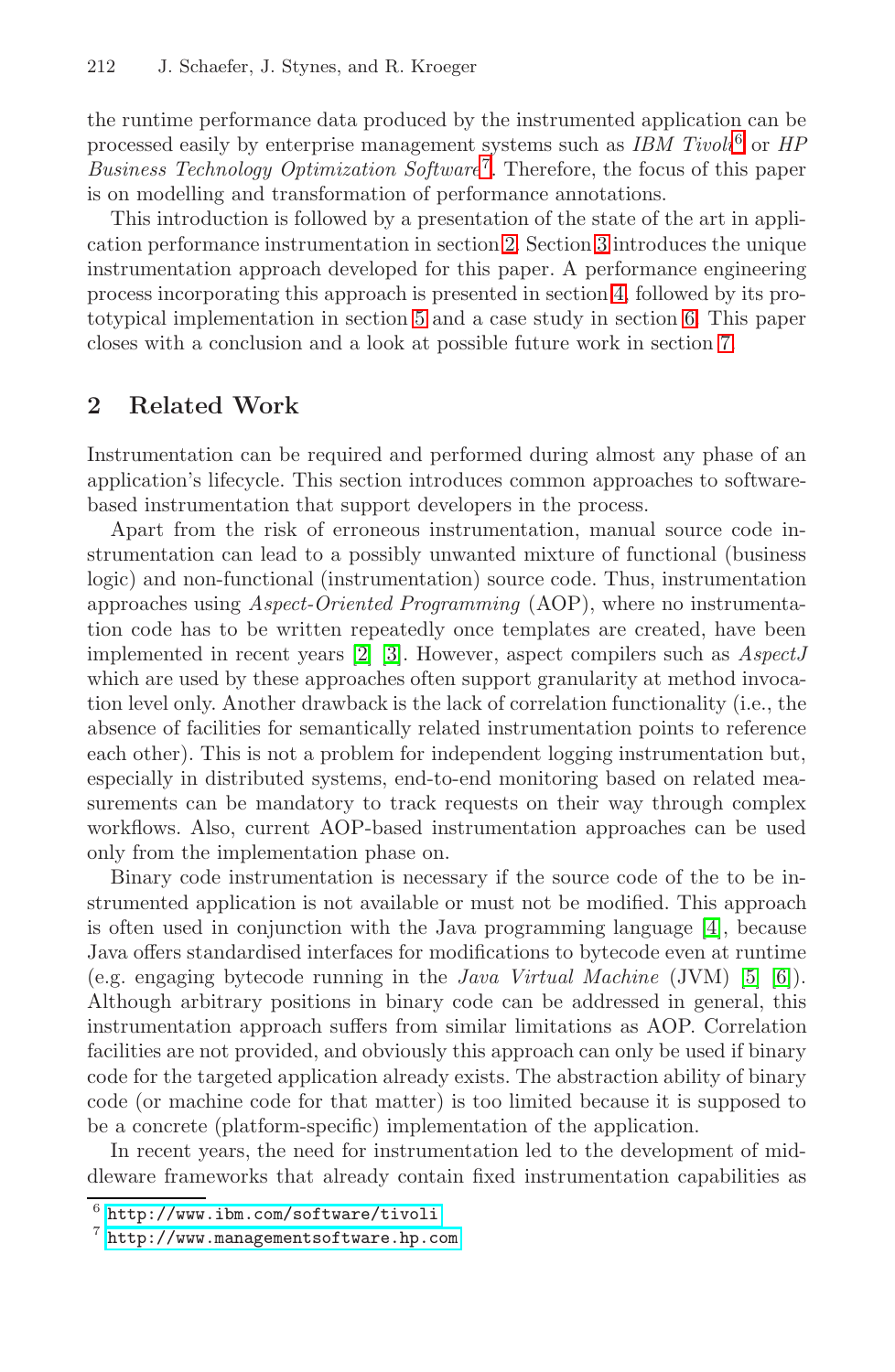developed by the [ve](#page-13-1)ndor. For example, IB[M](#page-12-6) [in](#page-12-6)strumented<sup>8</sup> their *DB2 Universal Database*<sup>9</sup> (version [8.2](#page-3-0) or later) [an](#page-3-1)d *WebSphere Application Server* <sup>10</sup> (version 5.1.1.1 or later). And starting with Java 5, even the standard edition JVM contains *Java Management Extensions*<sup>11</sup> [\(J](#page-13-2)[MX\)](#page-13-3), which support state monitoring of applications at runtime.

Another approach suited to instrumenting framework-based client/server applications uses the widely supported *message handler* framework (also known as *interceptor* or *listener* framework). It is part of the CORBA [7] and *Java API for XML Web Services* (JAX-WS) [8] specifications and supported by application servers such as the *Apache Tomcat*<sup>12</sup> and *JBoss*<sup>13</sup> application servers. This approach relies on instrumented components that are plugged into the frameworks by configuration transparently to the applicati[on](#page-13-4) [9] [10]. This approach can even be combined with legacy middleware technologies if supported by a connector such as an *Enterprise Service Bus* (ESB).

All these instrumentation alternatives cannot be integrated with the MDSD process because they do not feature modelling capabilities. However, several approaches for integrating performance aspects with UML models have been developed. The definition of the *UML Profile for Sched[ula](#page-13-5)bility, Performance, and Time*<sup>14</sup> (UML-SPT, now known as MARTE) sparked a vast collection of research projects with the intention to implement the SPE requirements [11]. So far, work based on the UML-SPT primarily focussed on systems with strict timing and performance constraints (e.g. real-time systems). The process of creating a complete application model with performa[nce](#page-13-6) [ann](#page-13-7)otations for each component can become [very](#page-13-8) [tim](#page-13-9)e-consuming. Nevertheless, this is common practice, especially for developing embedded systems. This design detail may be mandatory for simulating and validating system properties prior to implementation [12], but it removes the advantage of relieving developers during the instrumentation process if the supporting solution increases the modelling effort drastically. In addition, the modelling effort required for complying with the UML-SPT is greater than what is required for basic application monitoring.

Performance prediction is based on models like *Petri Nets* [13] [14], *Queueing Models* or *Markov Chains* [15] [16]. These approaches focus on stochastic [methods for predicting qualitative \(correctness\)]( http://www.ibmsystemsmag.com/i5/june05/features/9060p3.aspx) and quantitative (performance) [applicat](http://www.ibm.com/db2)ions properties or even complex systems. Pooley proposes generating [such](http://www.ibm.com/websphere) [models](http://www.ibm.com/websphere) [f](http://www.ibm.com/websphere)rom UML models, which is used seldom in a traditional software [development]( http://java.sun.com/javase/technologies/core/mntr-mgmt/javamanagement) [process]( http://java.sun.com/javase/technologies/core/mntr-mgmt/javamanagement) [as]( http://java.sun.com/javase/technologies/core/mntr-mgmt/javamanagement) [software]( http://java.sun.com/javase/technologies/core/mntr-mgmt/javamanagement) [designers]( http://java.sun.com/javase/technologies/core/mntr-mgmt/javamanagement) [and]( http://java.sun.com/javase/technologies/core/mntr-mgmt/javamanagement) [developers]( http://java.sun.com/javase/technologies/core/mntr-mgmt/javamanagement) [a]( http://java.sun.com/javase/technologies/core/mntr-mgmt/javamanagement)re usually unfamiliar [with this task. Furtherm](http://www.jboss.org/products/jbossas)ore, in order to be of practical relevance, queueing mod[els have to be calibrated based on runtime measurem]( http://www.omg.org/technology/documents/formal/schedulability.htm)ent data, which must be

<span id="page-3-1"></span><span id="page-3-0"></span><sup>8</sup> http://www.ibmsystemsmag.com/i5/june05/features/9060p3.aspx

 $9$  http://www.ibm.com/db2

<sup>10</sup> http://www.ibm.com/websphere

 $11 \text{ http://java.sun.com/javase/technologies/core/mntr-mgmt/javamanagement}$ 

<sup>12</sup> http://tomcat.apache.org

<sup>13</sup> http://www.jboss.org/products/jbossas

<sup>14</sup> http://www.omg.org/technology/documents/formal/schedulability.htm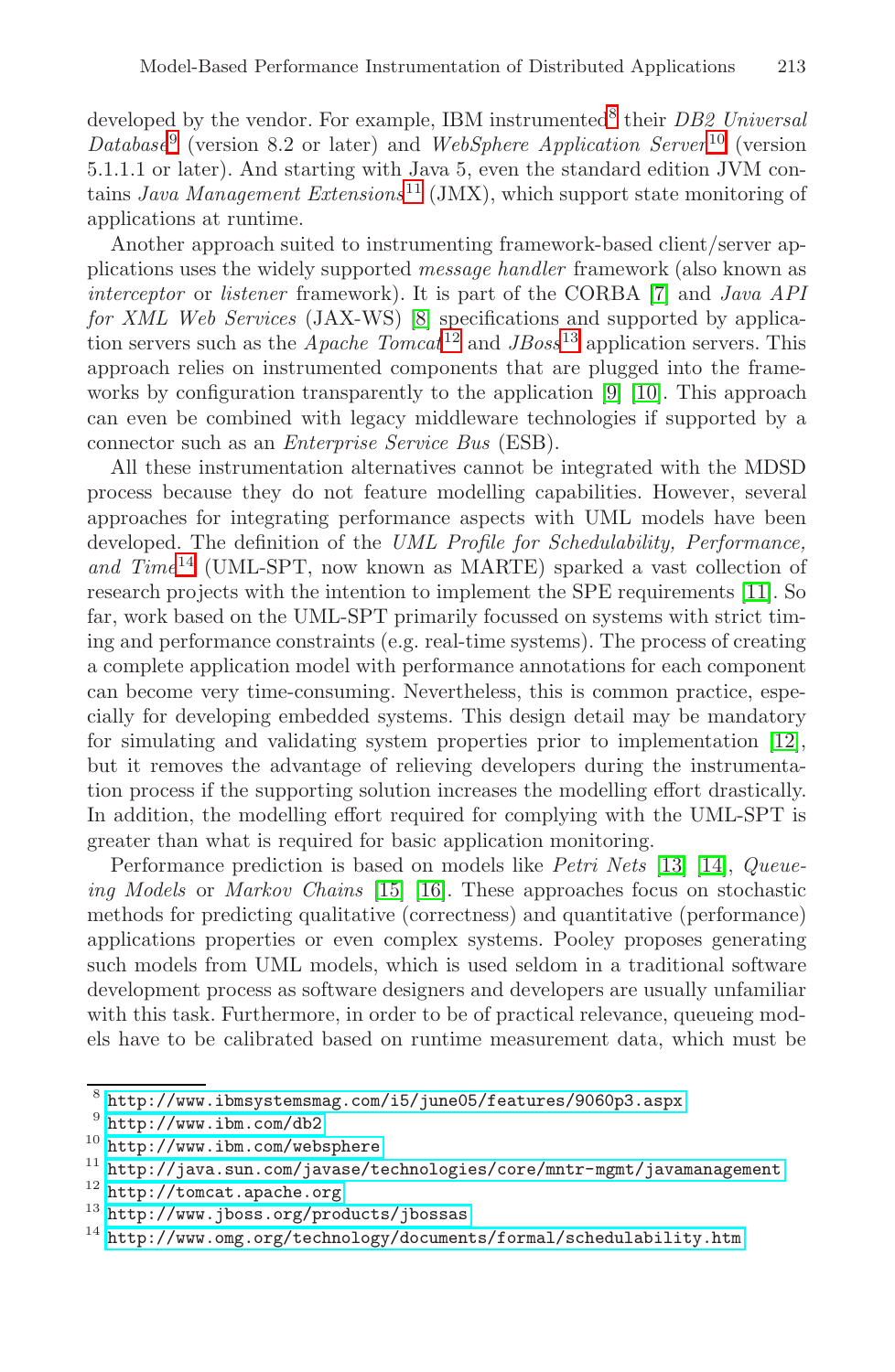<span id="page-4-0"></span>collec[te](#page-0-1)d using some sort of monitoring anyway [17]. If the sample data used for this purpose is too limited or generally inappropriate, the results of the subsequent analysis will not reflect the real system behaviour. Thus, queueing models cannot replace but can complement a concrete instrumentation.

# <span id="page-4-1"></span>**3 Model-Based Performance Instrumentation**

As mentioned in section 1, this paper focuses on the integration of logging and performance measurement capabilities with the MDSD process. This section presents the approach to integrate an abstract representation of instrumentation information with application models.

### **3.1 Instrumentation Patterns**

Figure 1 presents a service invocation as an instrumentation scenario example which could be instrumented by defining two related execution time measurements. The server-side measurement corresponds to the execution time of the service  $(t_{2\rightarrow 3})$ , the client-side measurement represents the response time visible to the client  $(t_{1\rightarrow 4})$ . If these measurements were linked, they would allow an analysis of execution and response time of each processed request.



**Fig. 1.** Instrumentation Scenario

This paper defines a collection of *Instrumentation Patterns* representing abstract instrumentation scenarios. By referring to this pattern collection, software designers can determine possible instrumentation scenarios in their application models. The pattern collection offers additional guidance to designers because the relationships between determined instrumentation points might not always be recognisable.

The pattern collection can be split into two groups: *Basic Patterns* and *Complex Patterns* [18]. Basic patterns are the building blocks of complex patterns. In addition to the patterns introduced in this paper, new patterns can be defined based on either basic or complex patterns.

Instrumentation points and their purpose are described in more detail by their *Role* in a pattern. Each pattern defines a set of roles detailing the responsibilities of the associated points (e.g. instrumentation points can take either "start" or "stop" role in a measurement). An instrumentation point can be part of multiple basic patterns, which themselves can be part of multiple complex patterns.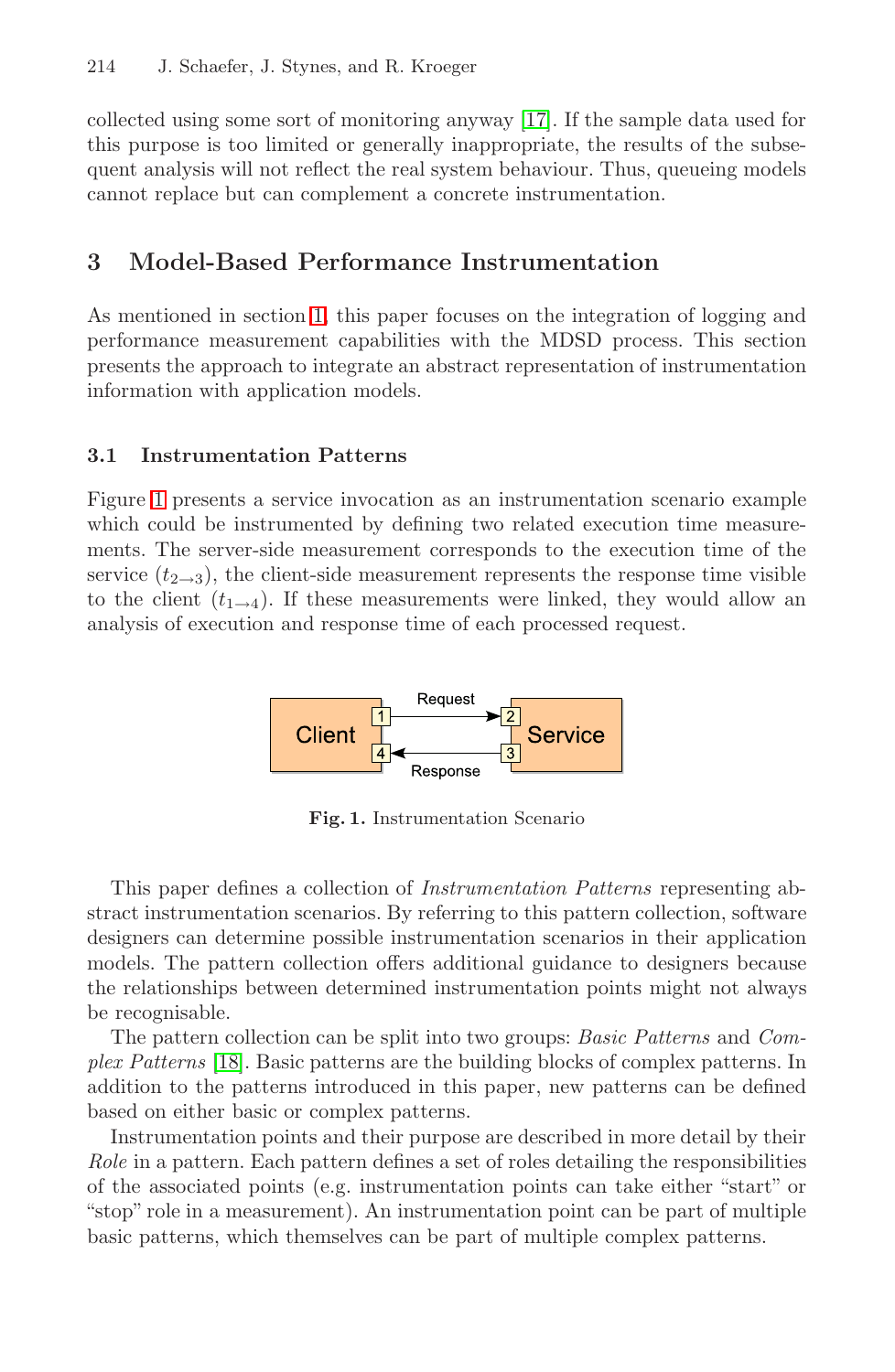The instrumentation of an application – the collection of all its pattern instances – can be seen as a directed graph: instrumentation points are vertices of this graph and their connecting edges can be annotated to further describe the relationships between the instrumentation points. A pattern (a subgraph) is described by one (basic pattern) or more (complex pattern) tuples. Basic instrumentation patterns describe simple workflow elements that can occur in applications. Figure 2 displays the three basic patterns defined by this paper.

<span id="page-5-0"></span>

**Fig. 2.** Basic Instrumentation Patterns

The *Event Pattern* is the simplest instrumentation pattern. It is used for defining single, unrelated instrumentation points. Thus, it [is](#page-5-0) usually represented by a log or status message (see example A in figure 2). The name of the only role in this pattern is *source*, because the point in this pattern is the source of the event.

The *Trigger Pattern* defines an event that sets off an arbitrary number of other events. A triggered event is causally dependent on its trigger event. The trigger event [an](#page-5-0)d the triggered event can be processed by a single system component or by multiple (distributed) components. Triggers support synchronous and asynchronous appli[cat](#page-6-0)ion execution scenarios. (see example B/C in figure 2). The are two roles in this pattern: *activator* and *receiver*. A trigger event also can be blocked (e.g. in a queue).

The *Action Pattern* defines two related Events (a start and a stop Event) which are processed by a single system component or a pair of related components. An Action spans a certain period of an application's execution time (see example  $D$  in figure 2) and can be seen as a specialisation of the Trigger pattern. The Action pattern also has two roles, namely *start* and *stop*.

The *RPC Pattern* shown in figure 3 is an example of a complex pattern. [19] contains a more detailed description of the pattern collection including the *Multitrigger* and *Sequence* patterns. The RPC pattern represents a synchronous or asynchronous message exchange. The activities on client and server component can be seen as related work units. Thus, the server-side activity is semantically nested in the client-side activity. This describes a classic *Remote Procedure Call*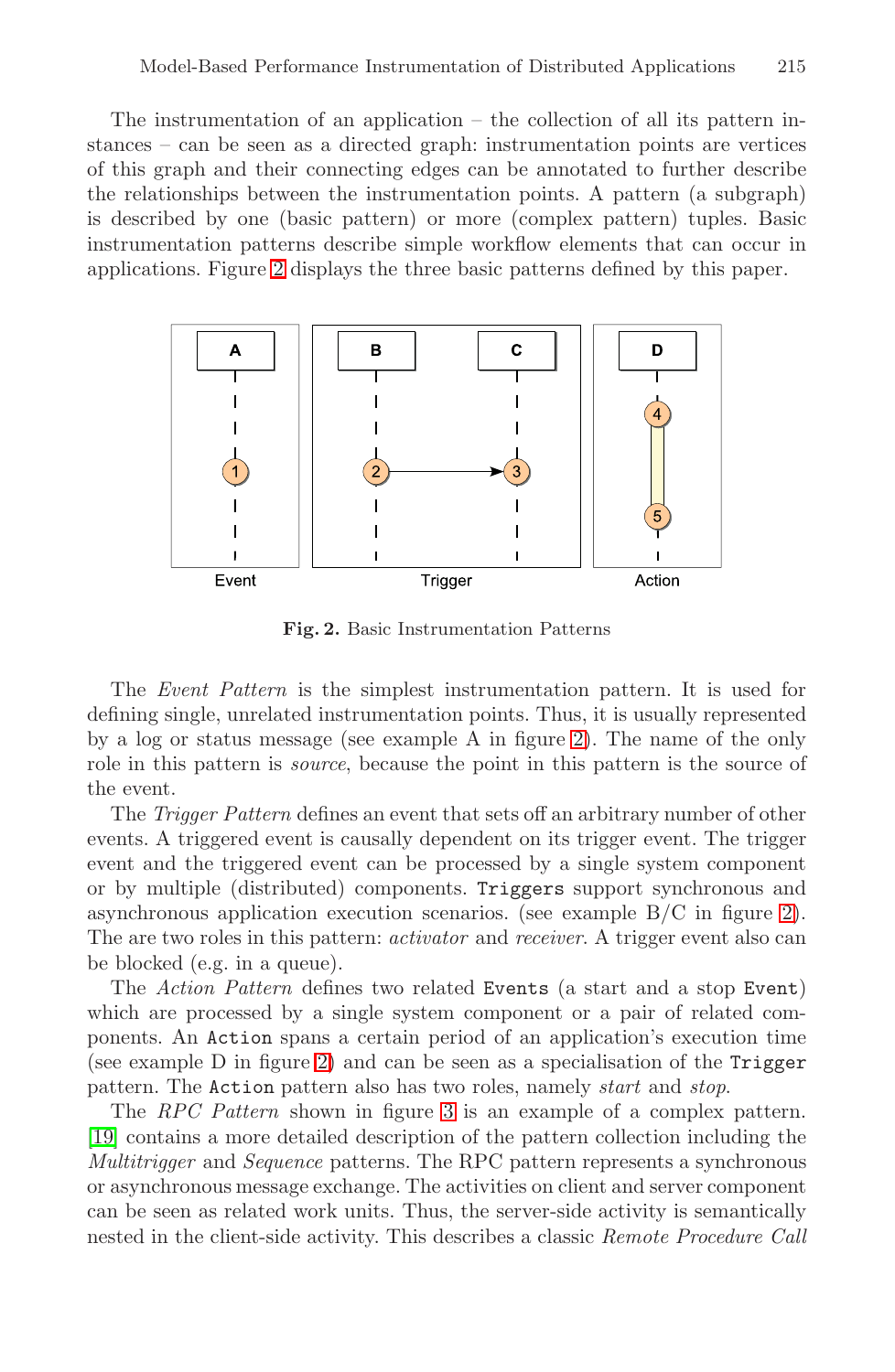<span id="page-6-0"></span>

**Fig. 3.** RPC Pattern

<span id="page-6-2"></span>(RPC) interaction in which server activities are triggered by client invocations. This pattern is a composition of four b[as](#page-6-1)ic patterns: two Actions (*client-side activity* and *server-side [act](#page-4-1)ivity*) and two Triggers (*request* and *response*).

### **3.2 UML Instrumentation Profile**

The abstract graphical pattern representation must be mapped to appropriate UML entities to enable software designers to use these patterns in application models. The *UML Instrumentation Profile* shown in figure 4 represents a mapping of the patterns introduced in section 3.1 to UML. The stereotypes in this profile contain abstract instrumentation information required for logging and performance measurements.

The abstract *Pattern* stereotype contains shared tagged values, which are required by all basic and complex instrumentation patterns. The id attribute (or tagged value) contains a unique (human-readable) name of the *Instrumentation Entity*, which can be either a point or a pattern. The id can be used to name the

<span id="page-6-1"></span>

**Fig. 4.** Basic instrumentation stereotypes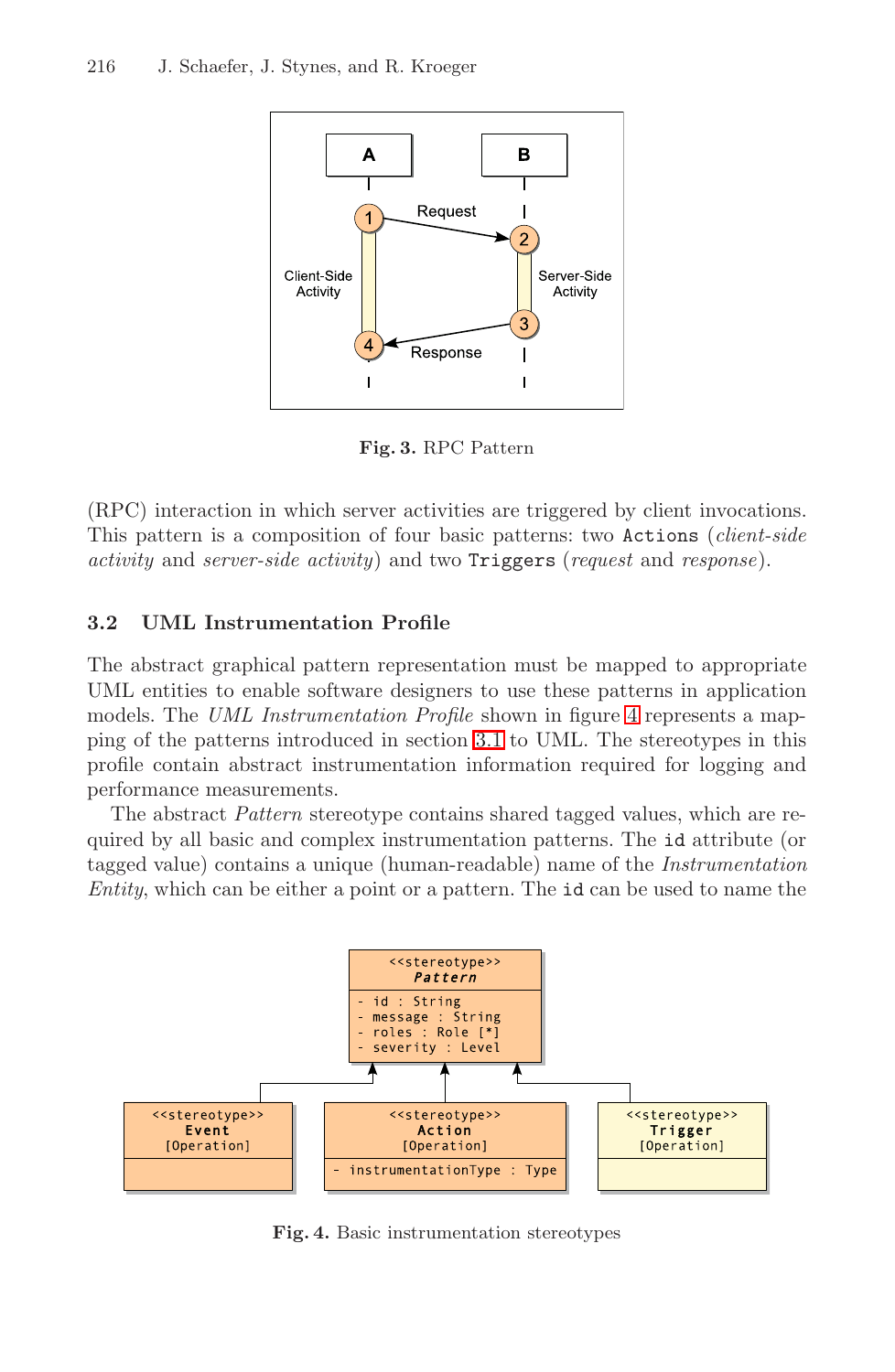entity. The message attribute contains a message describing the entity. Depending on the instrumentation APIs provided by the code generator, the message might reemerge in the generated instrumentation code. roles is an enumeration literal containing the role(s) that an entity takes in patterns (see section 3.1). The role merely can be used to supply additional detail to instrumented entities which allows the code generator to generate specific instrumentation code (e.g. for a selected middleware platform). The severity is also an enumeration literal and defines the importance level of the output of this instrumented entity. Based on the common features of today's logging frameworks, the abstract pattern supports the levels Info, Debug, Warn, Error, Fatal and Trace. The default importance level is set to Debug.

The *Event* stereotype does not introduce additional tagged values. It can be attached to UML operations. During code generation, the Event is typically implemented by a logging statement.

The *Action* stereotype introduces an additional tagged value named instrumentationType. The instrumentation type is an enumeration literal that can be set to either Logging or Measurement. Depending on its value, source code for logging or response time measuring will be generated.

<span id="page-7-0"></span>The *Trigger* stereotype and the complex stereotypes are not graphically representable in UML class diagrams, which have been investigated for this paper, using UML notation. This diagram type supports static associations between classes, but it is impossible to mark source and target instance of an operation [in](#page-12-0)vocation nor patterns spanning multiple UML entities. The case study in secti[on](#page-6-2) [6](#page-6-2) discusses this limitation further.

# **4 Performance Engineering Process**

This section introduces a performance engineering process, illustrated in figure 5, that is compatible with the Software Performance Engineering approach described by Pooley in [1]. It is based on UML, the UML instrumentation profile as introduced in section 3.2 and the *openArchitectureWare* (oAW) MDSD code generation framework for Java source code generation, but the methodology can be transferred to other frameworks and programming languages easily. For illustration purposes, the subsequent description uses oAW-specific terminology.

Before the instrumentation process is started, the instrumentation profile is imported into the software designer's UML modelling tool. During creation and analysis of the UML application models, the designer can annotate designated [instrumentation](http://www.fornax-platform.org) points using the stereotypes of the instrumentation profile. Once this process has been finished, the instrumented model is exported to XMI.

The code generation workflow of the oAW framework is configured to import and parse the instrumented model using the profile metamodel. The oAW code generator component generates pure Java source code for uninstrumented UML elements (using generic *JavaBasic Templates* provided by the *Fornax Platform*<sup>15</sup>) and instrumentation code for instrumented elements (using custom *In-*

 $\frac{15}{15}$  http://www.fornax-platform.org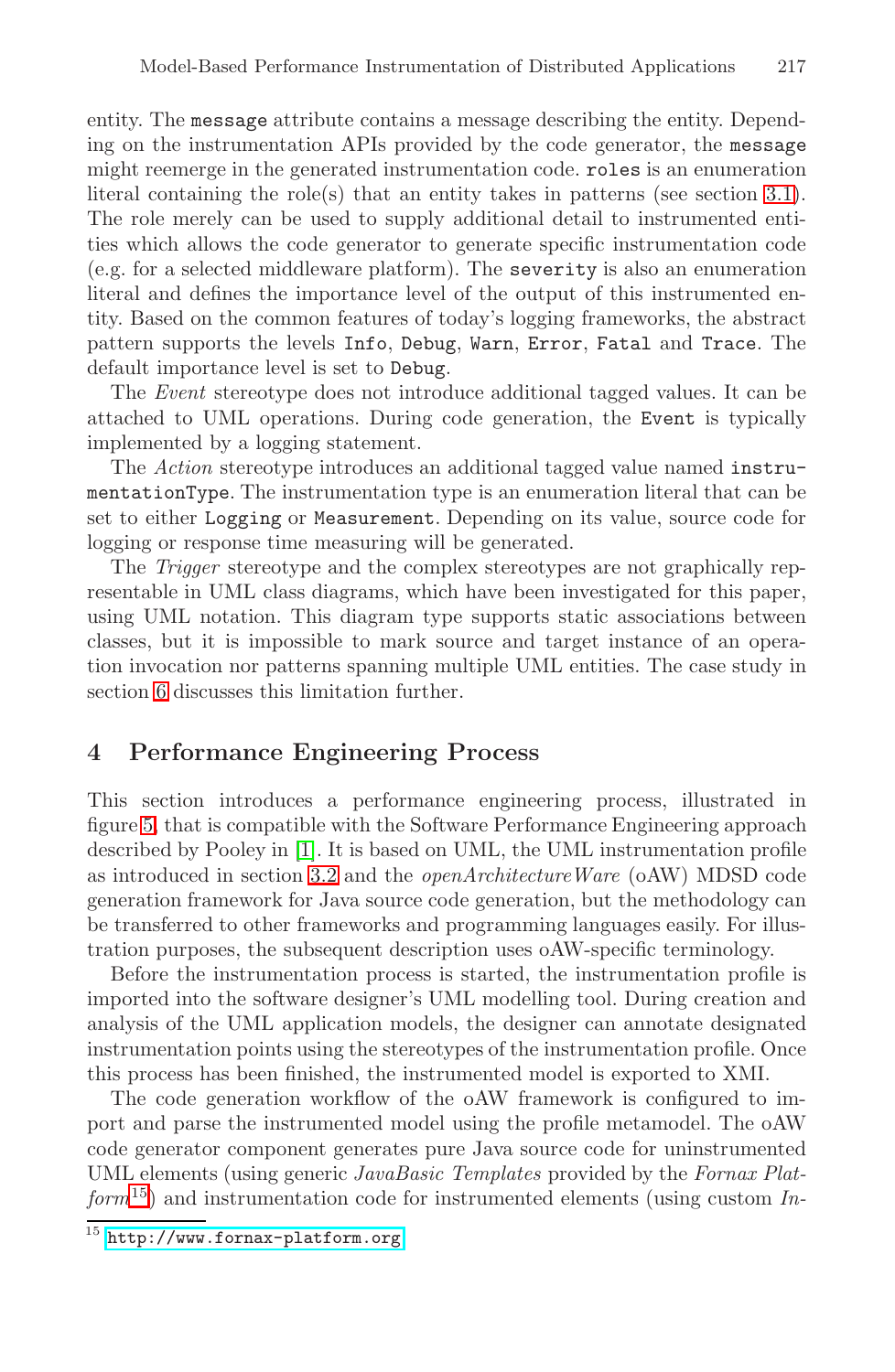<span id="page-8-1"></span>

**Fig. 5.** Performance Engineering Process

*strumentation Templates* developed for processing stereotyped UML elements). Figure 5 also exemplifies a UML class extended with the *Event* stereotype and the resulting instrumented Java source code.

Once the generated instrumented application source code is completed by implementing the application's business logic, the *Instrumented Application* generates *Performance Data* at runtime, which can be processed (i.e. displayed, analysed) using a *Management System*. In case common instrumentation APIs and libraries are used for generating the instrumentation code, existing enterprise management systems can be used for the analysis.

<span id="page-8-0"></span>The approach presented in this paper does not dictate following the MDSD approach during development of all application components. Modelling and instrumentation can also take place in the beginning only, followed by more traditional source code-based development afterwards. However, the presented approach can be integrated seamlessly into a MDSD process.

### **5 Prototy[pi](#page-8-1)cal Implement[at](#page-9-0)ion**

An overview of the oAW-based code generation process has already been given in section 4. Custom instrument[ation](#page-4-1) templates have been developed for generating instrumentation code. oAW features an AOP mechanism supporting the extension of existing templates. The instrumentation templates extend the Fornax JavaBasic templates just as the instrumentation profile extends UML. The oAW workflow presented in figure 5 is clarified by figure 6.

The instrumentation extension developed for oAW contains templates that support code generation for the logging and time measurement instrumentation goals. The prototypical implementation creates a source code representation of the instrumentation patterns introduced in section 3.1 to the well-known log4j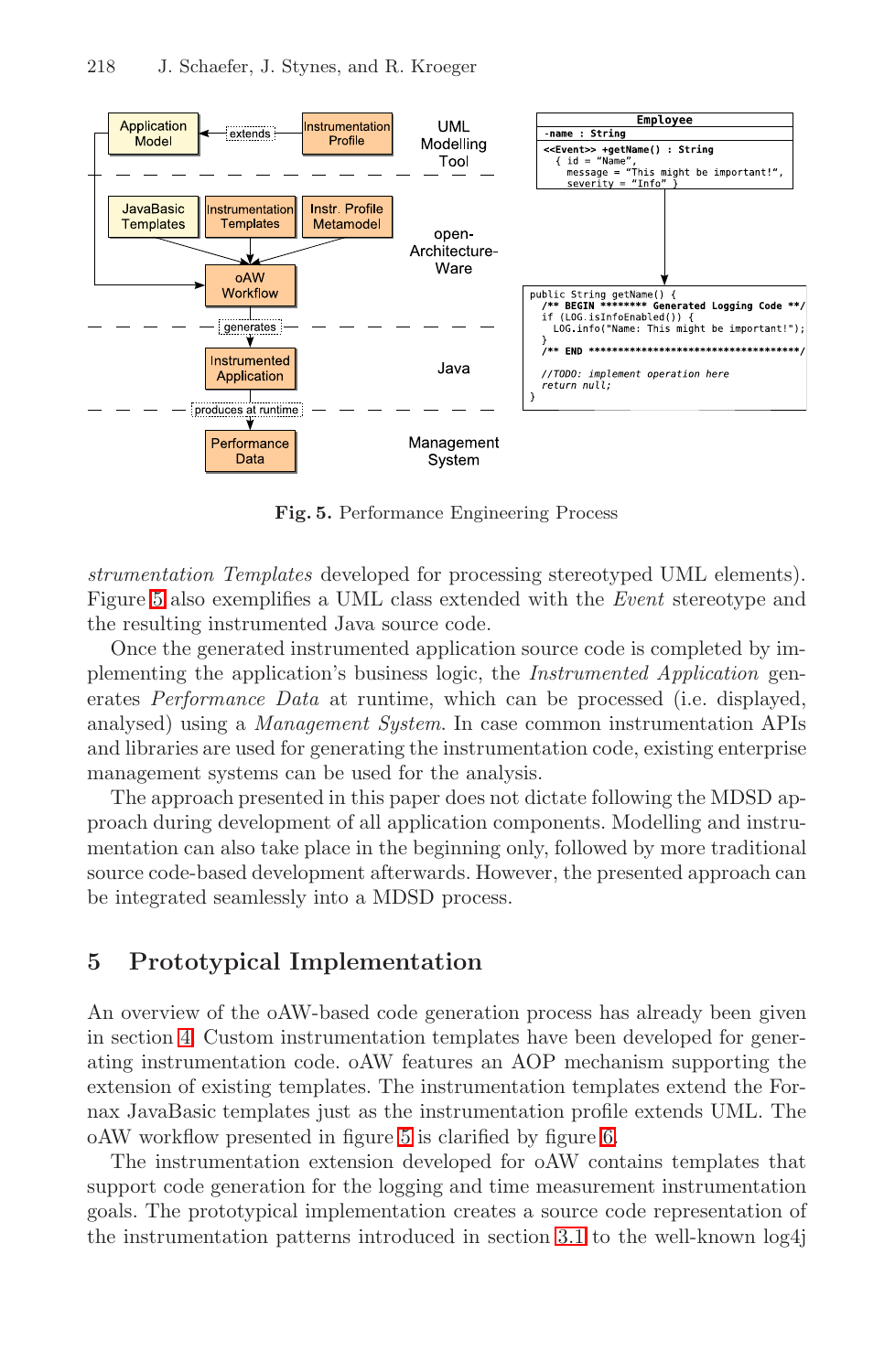<span id="page-9-0"></span>

#### Model-Based Performance Instrumentation of Distributed Applications 219

**Fig. 6.** oAW Code Generator Instrumentation Extension

(for logging) and ARM 4.0 (for measuring) APIs. ARM is a widely acknowledged *Open Group* standard for performance measurements within distributed applications. Within ARM, *Response Times* are execution time measurements of work units termed *ARM Transactions* within distributed applications. To avoid dependencies on global time, each measurement has to start and end within the same process. However, the standard allows the correlation of semantically related measurements, even across host boundaries. For this purpose, ARM defines *ARM Correlators*, which are unique tokens assigned to each ARM transaction. ARM is capable of recording single ARM transactions, which is a requirement for the instrumentation of critical applications, and supports direct integration of applications with enterprise management systems. This creates a comprehensive end-to-end monitoring capability, including the measurement of application performance, availability, usage and end-to-end transaction response times. To effect this integration, ARM calls must be present in the application source code, which are processed by an ARM library during application execution. ARM defines C and Java APIs.

Both code generators retrieve the required instrumentation statements from textual code templates. These templates have been developed based on the *Velocity*<sup>16</sup> template engine, so the targeted instrumentation APIs can be exchanged without modifying the code generators' source code. For Events, logging statements are placed at the beginning of generated methods stubs; for Actions, two measurement statements are placed at beginning and end of method stubs. ARM measurement data map to the corresponding instrumented source code locations containing start() and stop() calls on the transaction object. Therefore, a response time value as defined in the ARM 4.0 API can only express the time [span referen](http://velocity.apache.org)ced by two instrumentation points located in the same application instance and thus on the same host.

Depending on the instrumentation stereotypes and tagged values of each instrumentation point detected in a parsed UML model, the instrumentation templates invoke the appropriate code generator for generating either measuring or logging statements. The positions, in which these statements are placed, are shown in figure 7.

<sup>16</sup> http://velocity.apache.org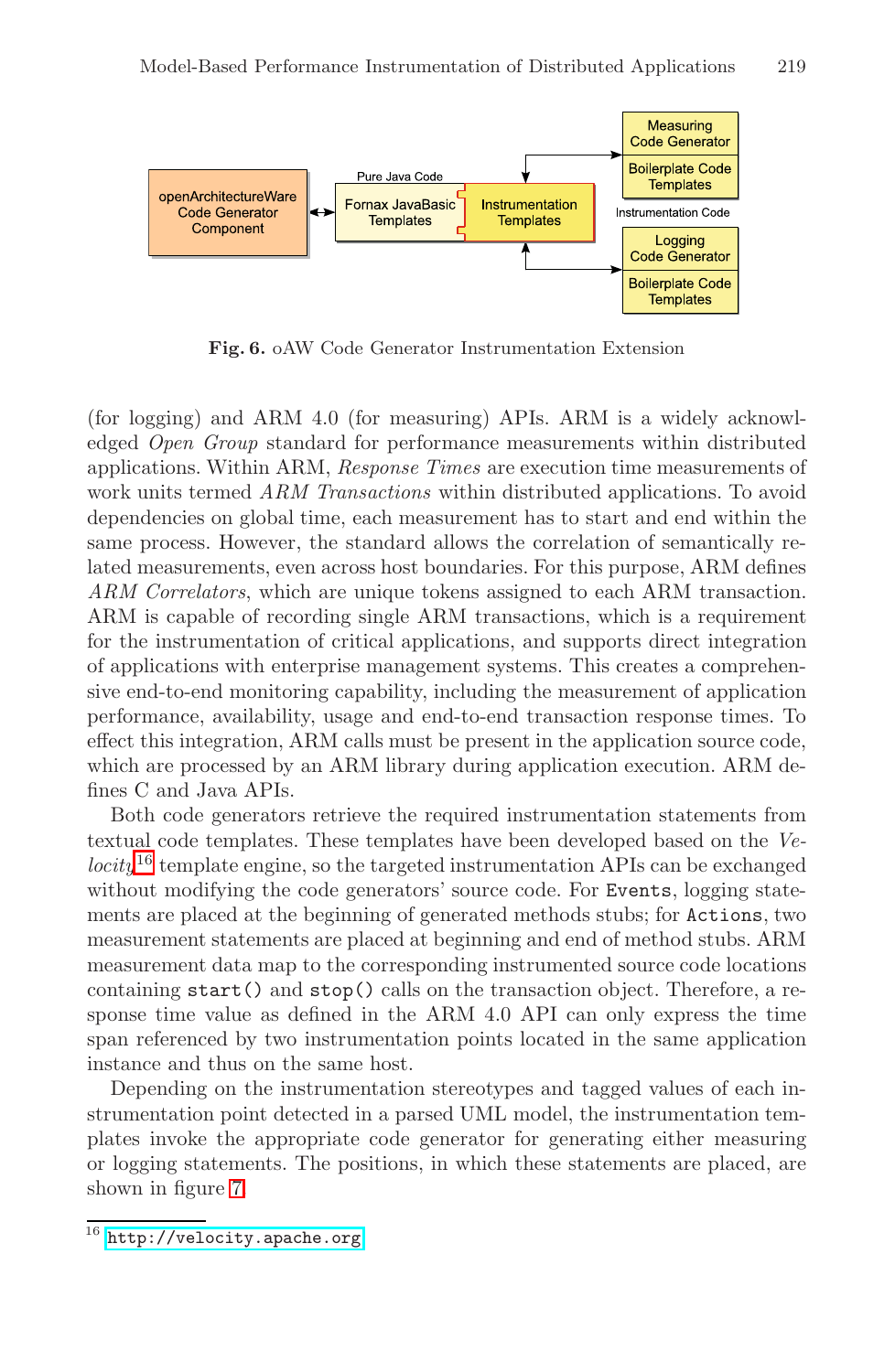

**Fig. 7.** Instrumentation Code Insertion Positions

# <span id="page-10-0"></span>**6 C[ase](#page-6-2) Study: Web Services**

[The](#page-4-1) performance engineering process has been applied to several examples in a lab environment (i.e. without real-world application and work load). One example is presented in this section to demonstrate the applicability of the process to modern middleware-oriented applications and the flexibility of the developed prototype.

As discussed in section 3.2, complex patterns like the [RPC](#page-4-1) pattern cannot be applied to UML class diagrams graphically. On the other hand, the RPC pattern as presented in section 3.1 is essential when instrume[nti](#page-10-1)ng distributed applications. In or[der](#page-10-2) to solve this conflict, an adaptation has been developed which uses roles to textually represent th[e](#page-11-1) RPC pattern in UML class diagrams, so that the code generator can generate appropriate instrumentation code.

For the adaptation to Web service facilities, the client-side and the server-side Actions were outfitted with their respective roles (as introduced in section 3.1) in the UML diagram, which were then interpreted by the code generation templates appropriately. First, JAX-WS-based Web service communication, which is supported by major Web service frameworks such as *Apache Axis 2* <sup>17</sup>, *Apache*  $C\chi F^{18}$  and even *Java*  $6^{19}$ , was analysed for facilities supporting ARM correlation of distributed measurements. Figure 8 shows the resulting exchange of a correlation token (CT) between client and Web service based on the *Web service context* and *message handler* facilities. The generated instrumentation code inserts an ARM correlator into the Web service context, which is attached as [metadata to](http://ws.apache.org/axis2) the outgoing request by a message handler. On the service side, an[other message ha](http://incubator.apache.org/cxf)ndler extracts the correlator and puts it into the context. The [generated](http://java.sun.com/javase) [in](http://java.sun.com/javase)strumentation code for the service then uses the received correlator as parent correlator for its ARM measurement.

<span id="page-10-2"></span><span id="page-10-1"></span>The case study showed that the model-based instrumentation approach can be applied to middleware-oriented applications, although adaptation is required for each additional framework to be supported. The amount of modifications

 $\frac{17}{17}$  http://ws.apache.org/axis2

<sup>18</sup> http://incubator.apache.org/cxf

<sup>19</sup> http://java.sun.com/javase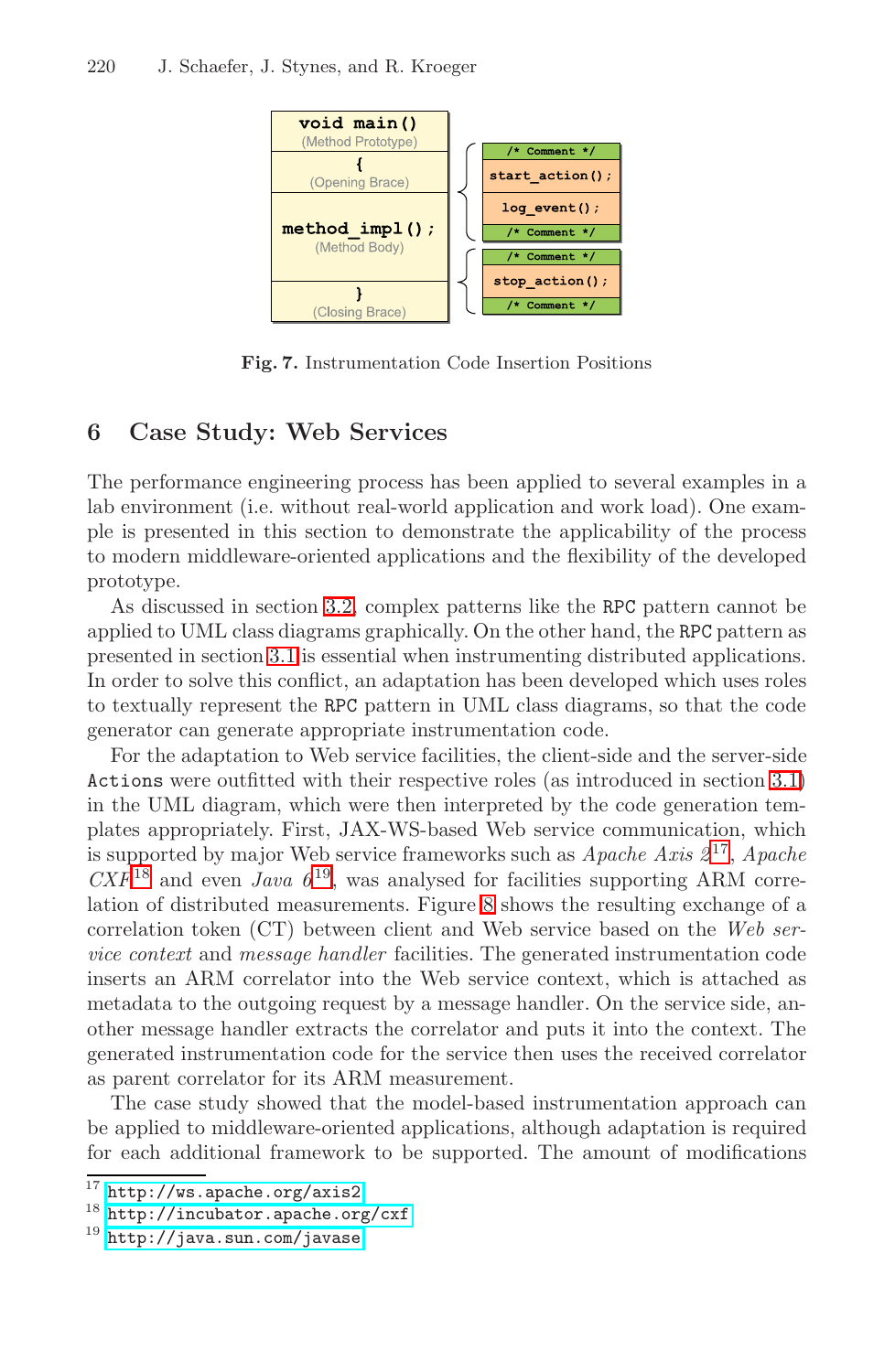

**Fig. 8.** JAX-WS Facilities in Web Service Interaction

<span id="page-11-1"></span>required for adapting the code generator, however, was small so this does not pose a grave disadvantage. A look at the MDSD template collection hosted by Fornax confirms that the adaptation requirement is a general limitation of MDSD code generation: generic templates result in generated source code that requires comprehensive manual additions (thus limiting the benefit of code generation), and specific templates are limited in their applicability. There simply is no generic yet flexible solution appropriate for a broad palette of instrumentation scenarios.

Although the prototype is based on and integrated with openArchitecture-Ware, the presented approach can also be implemented in alternative MDSD code generation frameworks, programming languages and middlewares. Depending on the extension capabilities of the target platforms, the oAW-independent Java code generators and velocity templates might even be reusable.

# <span id="page-11-0"></span>**7 Conclusion and Future Work**

This paper presented an approach to model-based performance instrumentation of distributed applications in accordance with Pooley and modern MDSD-based software engineering processes. The performance aspect has been integrated into the MDSD process so that software designers can continue to use their existing UML modelling tools to instrument application models. With the collection of instrumentation patterns presented here in mind, designers are able to identify interactions within the models that are possible candidates for instrumentation. A drawback of the UML instrumentation profile based on these patterns is that it is a custom development. However, existing profiles for integrating performance annotations with UML models (such as the UML-SPT/MARTE) lacked essential features due to their emphasis on real-time systems modelling. The customdesigned profile defined here suffers from the risk of being outdated by standards developed in the future.

The prototypical implementation of the architecture was evaluated in a case study which demonstrated the overall usability and adaptability of the approach. The tests showed that comprehensive code generation can be achieved for specific usage scenarios (here: JAX-WS-basedWeb services) with only minor modifications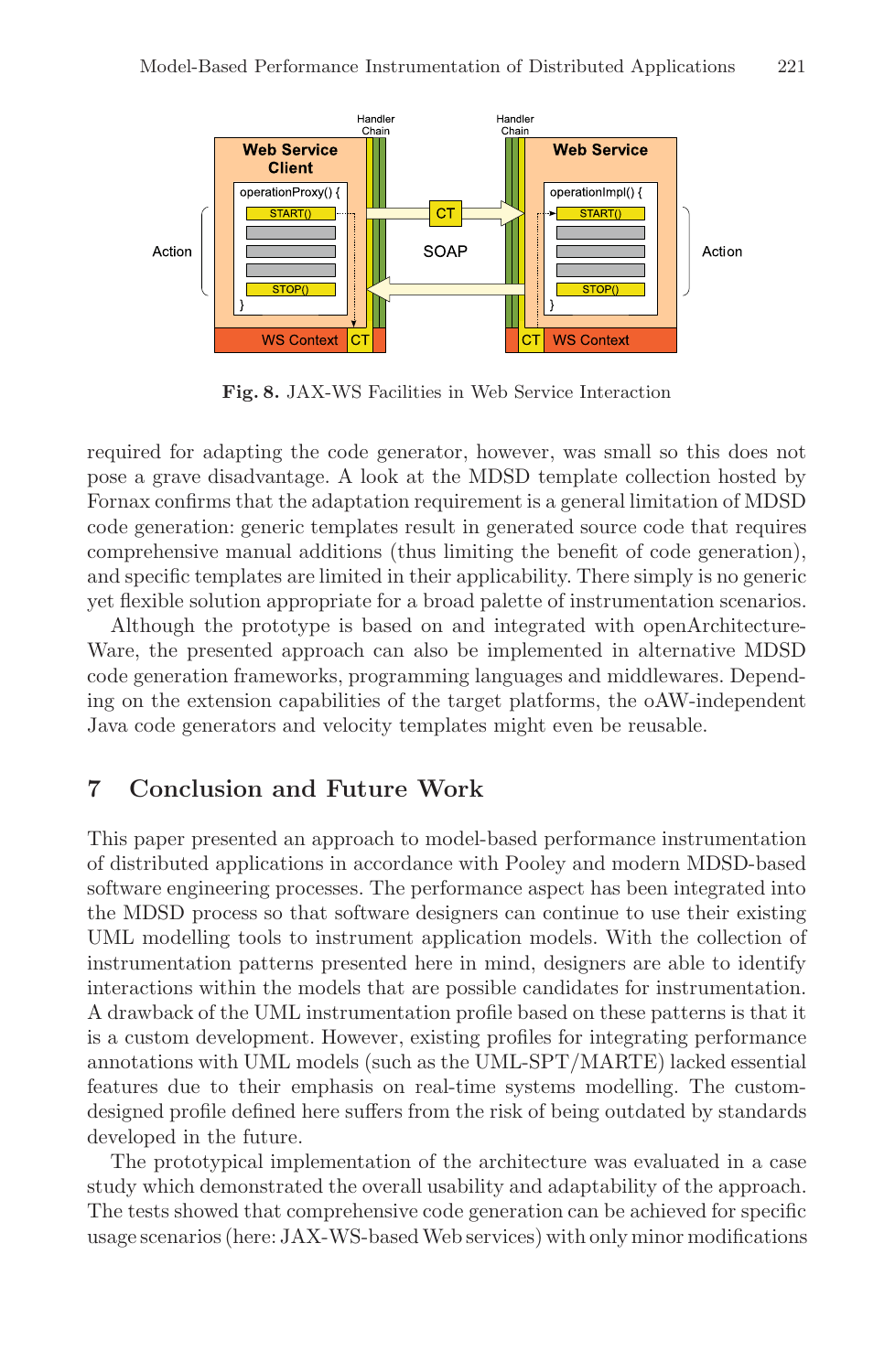to the otherwise generic templates. This can have a great impact on the productivity of a software project: a developer familiar with the environment executes the adaptations required for integrating a new communications framework, and all peers can use and profit from the generated instrumentation. Further evaluation of the methodology and the prototype is part of an ongoing research project which allows applying the approach presented here to an enterprise application.

Although template-based code generation only offers limited flexibility, projects such as the Fornax Platform, which concentrates on developing and providing extensions to widely used MDSD frameworks, help create a toolbox for MDSD which should contain something useful for almost any software development project. So far, the available extensions are mostly middleware-specific. Increasing acceptance and usage of MDSD technologies in professional software development, however, might spark the interest in extensions for generating source code for non-functional application properties like management and security, which could be combined with existing templates. This would effectively add an additional layer on top of the currently available communication- and infrastructure-centric templates.

<span id="page-12-0"></span>As UML class diagrams are the most popular diagram type today, they were initially investigated for applicability of the instrumentation profile. The result showed that class diagrams are not ideally suited for instrumenting distributed applications. For example, dynamic interactions between distributed entities (e.g. Remote Procedure Calls) cannot be described sufficiently. But for developing the performance engineering process, class diagrams were the best choice, based on the fact that most available resources for MDSD frameworks rely on this diagram type. The evaluation of additional diagram types for integration with the instrumentation patterns and the profile (e.g. UML sequence and state diagrams) [has already been started.](http://www.onjava.com/pub/a/onjava/2004/05/12/aop.html)

### <span id="page-12-4"></span><span id="page-12-3"></span><span id="page-12-2"></span><span id="page-12-1"></span>**References**

- 1. Pooley, R.: Software engineering and performance: A roadmap. In: ICSE 2000: Proceedings of the Conference on The Future of Software Engineering, pp. 189– 199. ACM Press, New York (2000)
- <span id="page-12-5"></span>2. Krishnamurthy, R.: Performance Analysis of J2EE Applications Using AOP Techniques (2004), http://www.onjava.com/pub/a/onjava/2004/05/12/aop.html
- <span id="page-12-6"></span>3. Weimer, C.: IDE-gestutzte Generierung von Quellcode zur Instrumentierung von ¨ Anwendungen. FH Wiesbaden (2005)
- [4. WO 03/062986 A1: Flexible and extensible java bytecode ins](http://www.comp.lancs.ac.uk/computing/rm2000/papers/20-aacentcweg.pdf)trumentation system. Patent (July 2003)
- 5. Buytaert, D., Maebe, J., Eeckhout, L., Bosschere, K.D.: Building Java program analysis tools using Javana. In: OOPSLA 2006: Companion to the 21st ACM SIG-PLAN conference on Object-oriented programming systems, languages, and applications, pp. 653–654. ACM Press, New York (2006)
- 6. US 2002/0152455 A1: Dynamic instrumentation of an executable program. Patent (October 2002)
- 7. Wegdam, M., van Halteren, A.: Experiences with CORBA interceptors (2000), http://www.comp.lancs.ac.uk/computing/rm2000/papers/20-aacentcweg.pdf